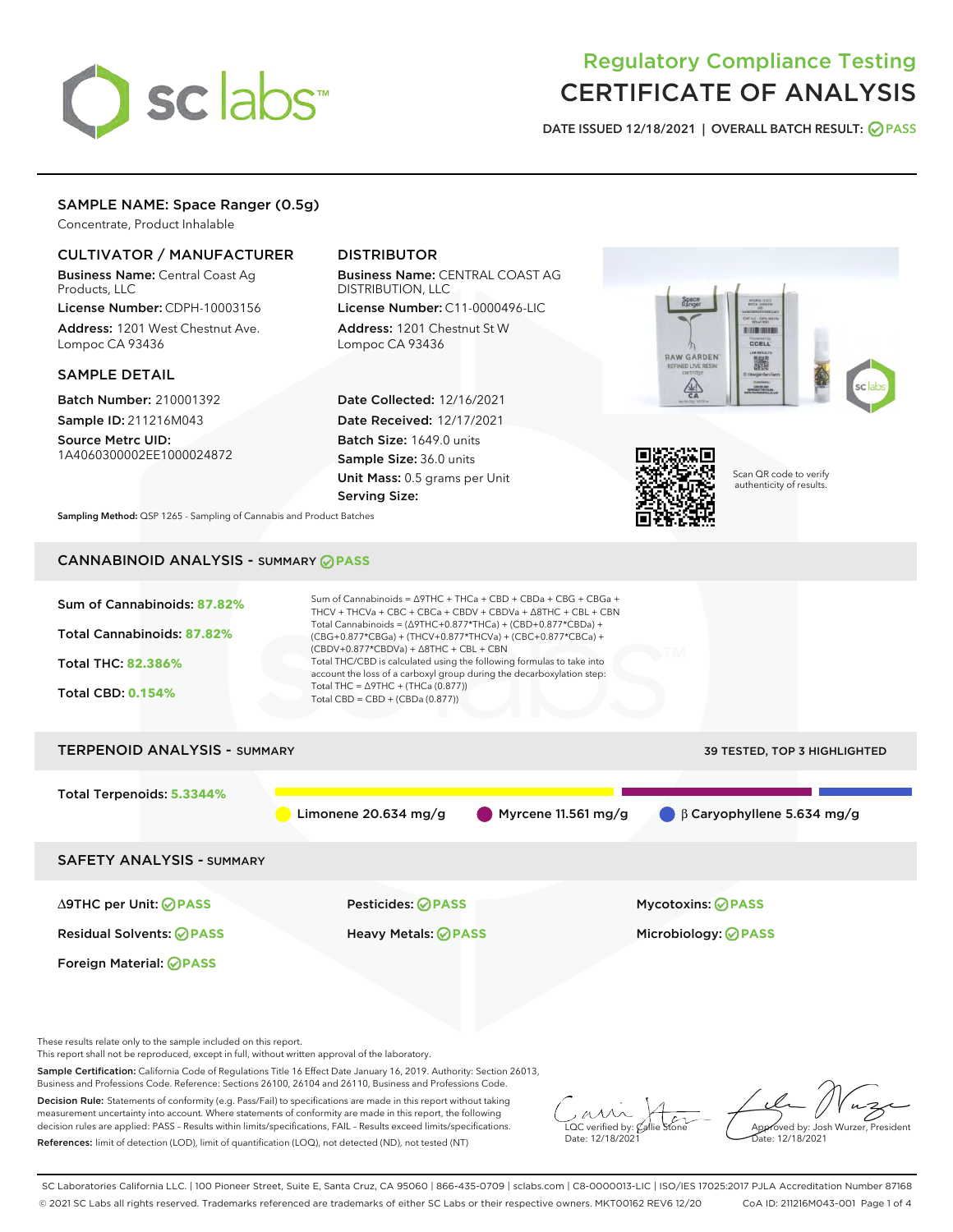



SPACE RANGER (0.5G) | DATE ISSUED 12/18/2021 | OVERALL BATCH RESULT: 2 PASS

#### CANNABINOID TEST RESULTS - 12/17/2021 2 PASS

Tested by high-performance liquid chromatography with diode-array detection (HPLC-DAD). **Method:** QSP 1157 - Analysis of Cannabinoids by HPLC-DAD

#### TOTAL CANNABINOIDS: **87.82%**

Total Cannabinoids (Total THC) + (Total CBD) + (Total CBG) + (Total THCV) + (Total CBC) + (Total CBDV) + ∆8THC + CBL + CBN

TOTAL THC: **82.386%** Total THC (∆9THC+0.877\*THCa)

TOTAL CBD: **0.154%**

Total CBD (CBD+0.877\*CBDa)

TOTAL CBG: 3.078% Total CBG (CBG+0.877\*CBGa)

TOTAL THCV: 1.72% Total THCV (THCV+0.877\*THCVa)

TOTAL CBC: ND Total CBC (CBC+0.877\*CBCa)

TOTAL CBDV: ND Total CBDV (CBDV+0.877\*CBDVa)

| <b>COMPOUND</b>  | LOD/LOQ<br>(mg/g)          | <b>MEASUREMENT</b><br><b>UNCERTAINTY</b><br>(mg/g) | <b>RESULT</b><br>(mg/g) | <b>RESULT</b><br>(%) |
|------------------|----------------------------|----------------------------------------------------|-------------------------|----------------------|
| <b>A9THC</b>     | 0.06 / 0.26                | ±28.341                                            | 823.86                  | 82.386               |
| <b>CBG</b>       | 0.06/0.19                  | ±1.213                                             | 30.78                   | 3.078                |
| <b>THCV</b>      | 0.1 / 0.2                  | ±0.86                                              | 17.2                    | 1.72                 |
| $\triangle$ 8THC | 0.1/0.4                    | ±0.19                                              | 2.4                     | 0.24                 |
| <b>CBN</b>       | 0.1/0.3                    | ±0.16                                              | 2.4                     | 0.24                 |
| <b>CBD</b>       | 0.07/0.29                  | ±0.071                                             | 1.54                    | 0.154                |
| <b>THCa</b>      | 0.05 / 0.14                | N/A                                                | <b>ND</b>               | <b>ND</b>            |
| <b>THCVa</b>     | 0.07/0.20                  | N/A                                                | <b>ND</b>               | <b>ND</b>            |
| <b>CBDa</b>      | 0.02/0.19                  | N/A                                                | <b>ND</b>               | <b>ND</b>            |
| <b>CBDV</b>      | 0.04/0.15                  | N/A                                                | <b>ND</b>               | <b>ND</b>            |
| <b>CBDVa</b>     | 0.03/0.53                  | N/A                                                | <b>ND</b>               | <b>ND</b>            |
| <b>CBGa</b>      | 0.1/0.2                    | N/A                                                | <b>ND</b>               | <b>ND</b>            |
| <b>CBL</b>       | 0.06 / 0.24                | N/A                                                | <b>ND</b>               | <b>ND</b>            |
| <b>CBC</b>       | 0.2 / 0.5                  | N/A                                                | <b>ND</b>               | <b>ND</b>            |
| <b>CBCa</b>      | 0.07 / 0.28                | N/A                                                | <b>ND</b>               | <b>ND</b>            |
|                  | <b>SUM OF CANNABINOIDS</b> |                                                    | 878.2 mg/g              | 87.82%               |

#### **UNIT MASS: 0.5 grams per Unit**

| ∆9THC per Unit                         | 1120 per-package limit | 411.93 mg/unit  | <b>PASS</b> |
|----------------------------------------|------------------------|-----------------|-------------|
| <b>Total THC per Unit</b>              |                        | 411.93 mg/unit  |             |
| <b>CBD</b> per Unit                    |                        | $0.77$ mg/unit  |             |
| <b>Total CBD per Unit</b>              |                        | $0.77$ mg/unit  |             |
| <b>Sum of Cannabinoids</b><br>per Unit |                        | 439.1 mg/unit   |             |
| <b>Total Cannabinoids</b><br>per Unit  |                        | $439.1$ mg/unit |             |

| <b>COMPOUND</b>         | LOD/LOQ<br>(mg/g) | WENT<br><b>UNCERTAINTY</b><br>(mq/q) | <b>RESULT</b><br>(mg/g)                         | <b>RESULT</b><br>(%) |
|-------------------------|-------------------|--------------------------------------|-------------------------------------------------|----------------------|
| Limonene                | 0.005 / 0.016     | ±0.2951                              | 20.634                                          | 2.0634               |
| <b>Myrcene</b>          | 0.008 / 0.025     | ±0.1491                              | 11.561                                          | 1.1561               |
| $\beta$ Caryophyllene   | 0.004 / 0.012     | ±0.2006                              | 5.634                                           | 0.5634               |
| $\beta$ Pinene          | 0.004 / 0.014     | ±0.0399                              | 3.470                                           | 0.3470               |
| $\alpha$ Pinene         | 0.005 / 0.017     | ±0.0285                              | 3.318                                           | 0.3318               |
| Ocimene                 | 0.011 / 0.038     | ±0.0752                              | 2.343                                           | 0.2343               |
| $\alpha$ Humulene       | 0.009 / 0.029     | ±0.0471                              | 1.466                                           | 0.1466               |
| Linalool                | 0.009 / 0.032     | ±0.0419                              | 1.102                                           | 0.1102               |
| Terpinolene             | 0.008 / 0.026     | ±0.0216                              | 1.054                                           | 0.1054               |
| Fenchol                 | 0.010 / 0.034     | ±0.0289                              | 0.746                                           | 0.0746               |
| Terpineol               | 0.016 / 0.055     | ±0.0298                              | 0.485                                           | 0.0485               |
| Camphene                | 0.005 / 0.015     | ±0.0047                              | 0.413                                           | 0.0413               |
| Fenchone                | 0.009 / 0.028     | ±0.0059                              | 0.202                                           | 0.0202               |
| trans-β-Farnesene       | 0.008 / 0.025     | ±0.0070                              | 0.198                                           | 0.0198               |
| <b>Borneol</b>          | 0.005 / 0.016     | ±0.0058                              | 0.138                                           | 0.0138               |
| $\alpha$ Bisabolol      | 0.008 / 0.026     | ±0.0058                              | 0.109                                           | 0.0109               |
| Citronellol             | 0.003 / 0.010     | ±0.0045                              | 0.093                                           | 0.0093               |
| $\alpha$ Phellandrene   | 0.006 / 0.020     | ±0.0008                              | 0.062                                           | 0.0062               |
| 3 Carene                | 0.005 / 0.018     | ±0.0009                              | 0.060                                           | 0.0060               |
| Guaiol                  | 0.009 / 0.030     | ±0.0025                              | 0.052                                           | 0.0052               |
| $\gamma$ Terpinene      | 0.006 / 0.018     | ±0.0008                              | 0.047                                           | 0.0047               |
| $\alpha$ Terpinene      | 0.005 / 0.017     | ±0.0007                              | 0.044                                           | 0.0044               |
| Caryophyllene<br>Oxide  | 0.010 / 0.033     | ±0.0020                              | 0.044                                           | 0.0044               |
| Nerolidol               | 0.009 / 0.028     | ±0.0020                              | 0.032                                           | 0.0032               |
| $\alpha$ Cedrene        | 0.005 / 0.016     | ±0.0006                              | 0.020                                           | 0.0020               |
| p-Cymene                | 0.005 / 0.016     | ±0.0005                              | 0.017                                           | 0.0017               |
| Sabinene Hydrate        | 0.006 / 0.022     | N/A                                  | <loq< th=""><th><loq< th=""></loq<></th></loq<> | <loq< th=""></loq<>  |
| Valencene               | 0.009 / 0.030     | N/A                                  | <loq< th=""><th><loq< th=""></loq<></th></loq<> | <loq< th=""></loq<>  |
| Sabinene                | 0.004 / 0.014     | N/A                                  | <b>ND</b>                                       | <b>ND</b>            |
| Eucalyptol              | 0.006 / 0.018     | N/A                                  | <b>ND</b>                                       | ND                   |
| (-)-Isopulegol          | 0.005 / 0.016     | N/A                                  | ND                                              | ND                   |
| Camphor                 | 0.006 / 0.019     | N/A                                  | ND                                              | ND                   |
| Isoborneol              | 0.004 / 0.012     | N/A                                  | <b>ND</b>                                       | ND                   |
| Menthol                 | 0.008 / 0.025     | N/A                                  | ND                                              | ND                   |
| Nerol                   | 0.003 / 0.011     | N/A                                  | ND                                              | ND                   |
| R-(+)-Pulegone          | 0.003 / 0.011     | N/A                                  | ND                                              | ND                   |
| Geraniol                | 0.002 / 0.007     | N/A                                  | ND                                              | ND                   |
| <b>Geranyl Acetate</b>  | 0.004 / 0.014     | N/A                                  | ND                                              | ND                   |
| Cedrol                  | 0.008 / 0.027     | N/A                                  | <b>ND</b>                                       | ND                   |
| <b>TOTAL TERPENOIDS</b> |                   |                                      | 53.344 mg/g                                     | 5.3344%              |

SC Laboratories California LLC. | 100 Pioneer Street, Suite E, Santa Cruz, CA 95060 | 866-435-0709 | sclabs.com | C8-0000013-LIC | ISO/IES 17025:2017 PJLA Accreditation Number 87168 © 2021 SC Labs all rights reserved. Trademarks referenced are trademarks of either SC Labs or their respective owners. MKT00162 REV6 12/20 CoA ID: 211216M043-001 Page 2 of 4

# TERPENOID TEST RESULTS - 12/18/2021

Terpene analysis utilizing gas chromatography-flame ionization detection (GC-FID). **Method:** QSP 1192 - Analysis of Terpenoids by GC-FID

MEACUREMENT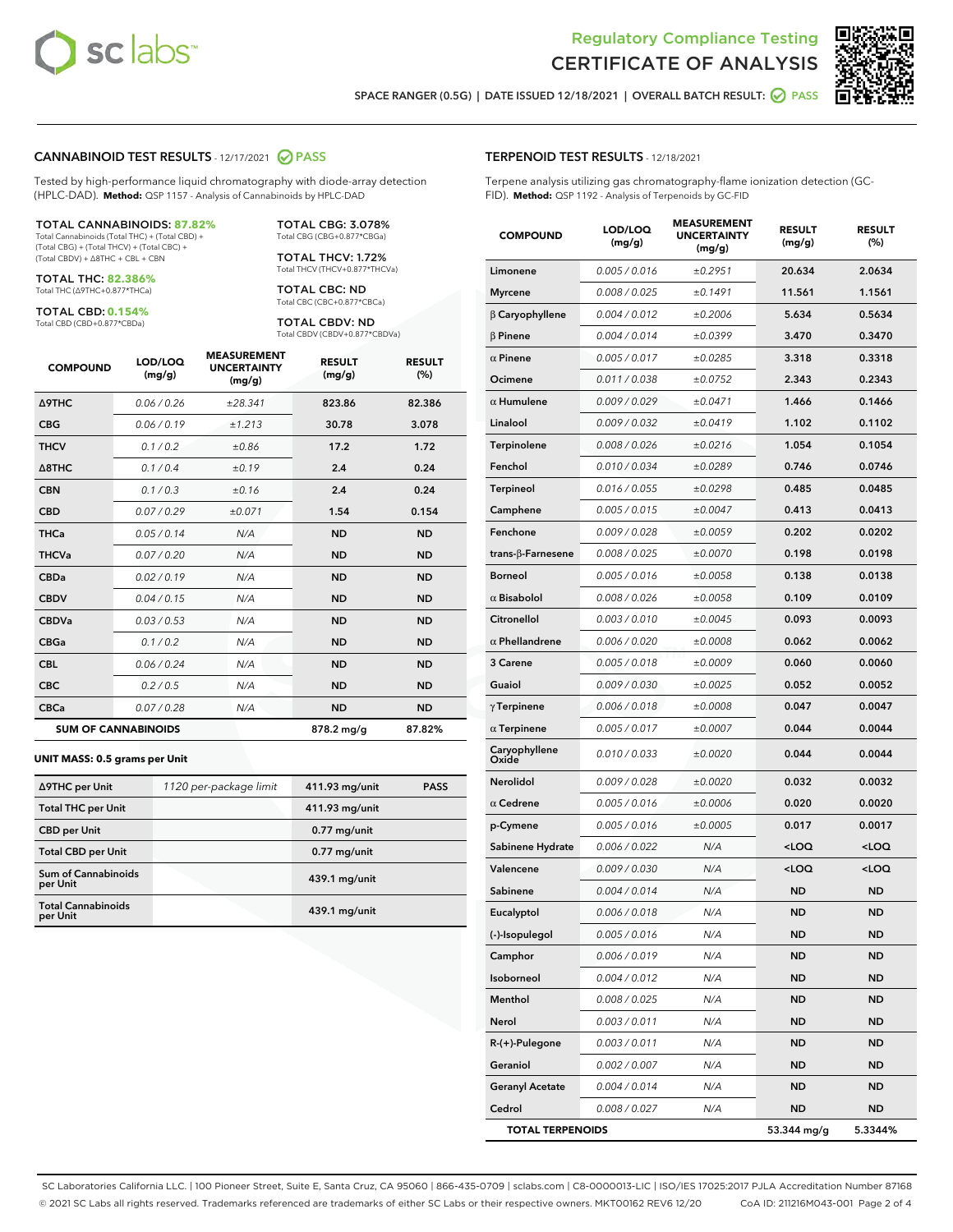



SPACE RANGER (0.5G) | DATE ISSUED 12/18/2021 | OVERALL BATCH RESULT:  $\bigcirc$  PASS

# CATEGORY 1 PESTICIDE TEST RESULTS - 12/18/2021 2 PASS

Pesticide and plant growth regulator analysis utilizing high-performance liquid chromatography-mass spectrometry (HPLC-MS) or gas chromatography-mass spectrometry (GC-MS). \*GC-MS utilized where indicated. **Method:** QSP 1212 - Analysis of Pesticides and Mycotoxins by LC-MS or QSP 1213 - Analysis of Pesticides by GC-MS

| <b>Aldicarb</b><br>0.03 / 0.08<br><b>ND</b><br>$\ge$ LOD<br>N/A<br><b>PASS</b><br>Carbofuran<br>0.02/0.05<br>$\ge$ LOD<br>N/A<br><b>ND</b><br><b>PASS</b><br>Chlordane*<br>0.03 / 0.08<br><b>ND</b><br>$>$ LOD<br>N/A<br><b>PASS</b><br>0.03/0.10<br><b>ND</b><br><b>PASS</b><br>Chlorfenapyr*<br>$\ge$ LOD<br>N/A<br>0.02 / 0.06<br>N/A<br><b>ND</b><br><b>PASS</b><br>Chlorpyrifos<br>$\ge$ LOD<br>0.02 / 0.07<br>N/A<br><b>ND</b><br><b>PASS</b><br>Coumaphos<br>$>$ LOD<br>Daminozide<br>0.02 / 0.07<br>$\ge$ LOD<br>N/A<br><b>ND</b><br><b>PASS</b><br><b>DDVP</b><br>0.03/0.09<br>$\ge$ LOD<br>N/A<br><b>ND</b><br><b>PASS</b><br>(Dichlorvos)<br>Dimethoate<br><b>ND</b><br><b>PASS</b><br>0.03 / 0.08<br>$>$ LOD<br>N/A<br>Ethoprop(hos)<br>0.03/0.10<br>$\ge$ LOD<br>N/A<br><b>ND</b><br><b>PASS</b><br>0.02/0.06<br>$\ge$ LOD<br>N/A<br><b>ND</b><br><b>PASS</b><br>Etofenprox<br>Fenoxycarb<br>0.03 / 0.08<br>$>$ LOD<br>N/A<br><b>ND</b><br><b>PASS</b><br>0.03 / 0.08<br><b>ND</b><br><b>PASS</b><br>Fipronil<br>$\ge$ LOD<br>N/A<br>Imazalil<br>0.02 / 0.06<br>$>$ LOD<br>N/A<br><b>ND</b><br><b>PASS</b><br>0.02 / 0.07<br>Methiocarb<br>N/A<br><b>ND</b><br>$>$ LOD<br><b>PASS</b><br>Methyl<br>0.03/0.10<br>$\ge$ LOD<br>N/A<br><b>ND</b><br><b>PASS</b><br>parathion<br>0.03/0.09<br>$\ge$ LOD<br>N/A<br><b>ND</b><br><b>PASS</b><br><b>Mevinphos</b><br>Paclobutrazol<br>0.02 / 0.05<br>$\ge$ LOD<br>N/A<br><b>ND</b><br><b>PASS</b><br>0.03/0.09<br>N/A<br>$\ge$ LOD<br><b>ND</b><br><b>PASS</b><br>Propoxur<br>0.03 / 0.08<br><b>ND</b><br><b>PASS</b><br>Spiroxamine<br>$\ge$ LOD<br>N/A<br><b>PASS</b><br>Thiacloprid<br>0.03/0.10<br>$\ge$ LOD<br>N/A<br><b>ND</b> | <b>COMPOUND</b> | LOD/LOQ<br>$(\mu g/g)$ | <b>ACTION</b><br>LIMIT<br>$(\mu g/g)$ | <b>MEASUREMENT</b><br><b>UNCERTAINTY</b><br>$(\mu g/g)$ | <b>RESULT</b><br>$(\mu g/g)$ | <b>RESULT</b> |
|--------------------------------------------------------------------------------------------------------------------------------------------------------------------------------------------------------------------------------------------------------------------------------------------------------------------------------------------------------------------------------------------------------------------------------------------------------------------------------------------------------------------------------------------------------------------------------------------------------------------------------------------------------------------------------------------------------------------------------------------------------------------------------------------------------------------------------------------------------------------------------------------------------------------------------------------------------------------------------------------------------------------------------------------------------------------------------------------------------------------------------------------------------------------------------------------------------------------------------------------------------------------------------------------------------------------------------------------------------------------------------------------------------------------------------------------------------------------------------------------------------------------------------------------------------------------------------------------------------------------------------------------------------------------------------------------|-----------------|------------------------|---------------------------------------|---------------------------------------------------------|------------------------------|---------------|
|                                                                                                                                                                                                                                                                                                                                                                                                                                                                                                                                                                                                                                                                                                                                                                                                                                                                                                                                                                                                                                                                                                                                                                                                                                                                                                                                                                                                                                                                                                                                                                                                                                                                                            |                 |                        |                                       |                                                         |                              |               |
|                                                                                                                                                                                                                                                                                                                                                                                                                                                                                                                                                                                                                                                                                                                                                                                                                                                                                                                                                                                                                                                                                                                                                                                                                                                                                                                                                                                                                                                                                                                                                                                                                                                                                            |                 |                        |                                       |                                                         |                              |               |
|                                                                                                                                                                                                                                                                                                                                                                                                                                                                                                                                                                                                                                                                                                                                                                                                                                                                                                                                                                                                                                                                                                                                                                                                                                                                                                                                                                                                                                                                                                                                                                                                                                                                                            |                 |                        |                                       |                                                         |                              |               |
|                                                                                                                                                                                                                                                                                                                                                                                                                                                                                                                                                                                                                                                                                                                                                                                                                                                                                                                                                                                                                                                                                                                                                                                                                                                                                                                                                                                                                                                                                                                                                                                                                                                                                            |                 |                        |                                       |                                                         |                              |               |
|                                                                                                                                                                                                                                                                                                                                                                                                                                                                                                                                                                                                                                                                                                                                                                                                                                                                                                                                                                                                                                                                                                                                                                                                                                                                                                                                                                                                                                                                                                                                                                                                                                                                                            |                 |                        |                                       |                                                         |                              |               |
|                                                                                                                                                                                                                                                                                                                                                                                                                                                                                                                                                                                                                                                                                                                                                                                                                                                                                                                                                                                                                                                                                                                                                                                                                                                                                                                                                                                                                                                                                                                                                                                                                                                                                            |                 |                        |                                       |                                                         |                              |               |
|                                                                                                                                                                                                                                                                                                                                                                                                                                                                                                                                                                                                                                                                                                                                                                                                                                                                                                                                                                                                                                                                                                                                                                                                                                                                                                                                                                                                                                                                                                                                                                                                                                                                                            |                 |                        |                                       |                                                         |                              |               |
|                                                                                                                                                                                                                                                                                                                                                                                                                                                                                                                                                                                                                                                                                                                                                                                                                                                                                                                                                                                                                                                                                                                                                                                                                                                                                                                                                                                                                                                                                                                                                                                                                                                                                            |                 |                        |                                       |                                                         |                              |               |
|                                                                                                                                                                                                                                                                                                                                                                                                                                                                                                                                                                                                                                                                                                                                                                                                                                                                                                                                                                                                                                                                                                                                                                                                                                                                                                                                                                                                                                                                                                                                                                                                                                                                                            |                 |                        |                                       |                                                         |                              |               |
|                                                                                                                                                                                                                                                                                                                                                                                                                                                                                                                                                                                                                                                                                                                                                                                                                                                                                                                                                                                                                                                                                                                                                                                                                                                                                                                                                                                                                                                                                                                                                                                                                                                                                            |                 |                        |                                       |                                                         |                              |               |
|                                                                                                                                                                                                                                                                                                                                                                                                                                                                                                                                                                                                                                                                                                                                                                                                                                                                                                                                                                                                                                                                                                                                                                                                                                                                                                                                                                                                                                                                                                                                                                                                                                                                                            |                 |                        |                                       |                                                         |                              |               |
|                                                                                                                                                                                                                                                                                                                                                                                                                                                                                                                                                                                                                                                                                                                                                                                                                                                                                                                                                                                                                                                                                                                                                                                                                                                                                                                                                                                                                                                                                                                                                                                                                                                                                            |                 |                        |                                       |                                                         |                              |               |
|                                                                                                                                                                                                                                                                                                                                                                                                                                                                                                                                                                                                                                                                                                                                                                                                                                                                                                                                                                                                                                                                                                                                                                                                                                                                                                                                                                                                                                                                                                                                                                                                                                                                                            |                 |                        |                                       |                                                         |                              |               |
|                                                                                                                                                                                                                                                                                                                                                                                                                                                                                                                                                                                                                                                                                                                                                                                                                                                                                                                                                                                                                                                                                                                                                                                                                                                                                                                                                                                                                                                                                                                                                                                                                                                                                            |                 |                        |                                       |                                                         |                              |               |
|                                                                                                                                                                                                                                                                                                                                                                                                                                                                                                                                                                                                                                                                                                                                                                                                                                                                                                                                                                                                                                                                                                                                                                                                                                                                                                                                                                                                                                                                                                                                                                                                                                                                                            |                 |                        |                                       |                                                         |                              |               |
|                                                                                                                                                                                                                                                                                                                                                                                                                                                                                                                                                                                                                                                                                                                                                                                                                                                                                                                                                                                                                                                                                                                                                                                                                                                                                                                                                                                                                                                                                                                                                                                                                                                                                            |                 |                        |                                       |                                                         |                              |               |
|                                                                                                                                                                                                                                                                                                                                                                                                                                                                                                                                                                                                                                                                                                                                                                                                                                                                                                                                                                                                                                                                                                                                                                                                                                                                                                                                                                                                                                                                                                                                                                                                                                                                                            |                 |                        |                                       |                                                         |                              |               |
|                                                                                                                                                                                                                                                                                                                                                                                                                                                                                                                                                                                                                                                                                                                                                                                                                                                                                                                                                                                                                                                                                                                                                                                                                                                                                                                                                                                                                                                                                                                                                                                                                                                                                            |                 |                        |                                       |                                                         |                              |               |
|                                                                                                                                                                                                                                                                                                                                                                                                                                                                                                                                                                                                                                                                                                                                                                                                                                                                                                                                                                                                                                                                                                                                                                                                                                                                                                                                                                                                                                                                                                                                                                                                                                                                                            |                 |                        |                                       |                                                         |                              |               |
|                                                                                                                                                                                                                                                                                                                                                                                                                                                                                                                                                                                                                                                                                                                                                                                                                                                                                                                                                                                                                                                                                                                                                                                                                                                                                                                                                                                                                                                                                                                                                                                                                                                                                            |                 |                        |                                       |                                                         |                              |               |
|                                                                                                                                                                                                                                                                                                                                                                                                                                                                                                                                                                                                                                                                                                                                                                                                                                                                                                                                                                                                                                                                                                                                                                                                                                                                                                                                                                                                                                                                                                                                                                                                                                                                                            |                 |                        |                                       |                                                         |                              |               |

#### CATEGORY 2 PESTICIDE TEST RESULTS - 12/18/2021 @ PASS

| <b>COMPOUND</b>          | LOD/LOO<br>$(\mu g/g)$ | <b>ACTION</b><br>LIMIT<br>$(\mu g/g)$ | <b>MEASUREMENT</b><br><b>UNCERTAINTY</b><br>$(\mu g/g)$ | <b>RESULT</b><br>$(\mu g/g)$ | <b>RESULT</b> |  |
|--------------------------|------------------------|---------------------------------------|---------------------------------------------------------|------------------------------|---------------|--|
| Abamectin                | 0.03/0.10              | 0.1                                   | N/A                                                     | <b>ND</b>                    | <b>PASS</b>   |  |
| Acephate                 | 0.02/0.07              | 0.1                                   | N/A                                                     | <b>ND</b>                    | <b>PASS</b>   |  |
| Acequinocyl              | 0.02/0.07              | 0.1                                   | N/A                                                     | <b>ND</b>                    | <b>PASS</b>   |  |
| Acetamiprid              | 0.02 / 0.05            | 0.1                                   | N/A                                                     | <b>ND</b>                    | <b>PASS</b>   |  |
| Azoxystrobin             | 0.02/0.07              | 0.1                                   | N/A                                                     | <b>ND</b>                    | <b>PASS</b>   |  |
| <b>Bifenazate</b>        | 0.01 / 0.04            | 0.1                                   | N/A                                                     | <b>ND</b>                    | <b>PASS</b>   |  |
| <b>Bifenthrin</b>        | 0.02 / 0.05            | 3                                     | N/A                                                     | <b>ND</b>                    | <b>PASS</b>   |  |
| <b>Boscalid</b>          | 0.03/0.09              | 0.1                                   | N/A                                                     | <b>ND</b>                    | <b>PASS</b>   |  |
| Captan                   | 0.19/0.57              | 0.7                                   | N/A                                                     | <b>ND</b>                    | <b>PASS</b>   |  |
| Carbaryl                 | 0.02/0.06              | 0.5                                   | N/A                                                     | <b>ND</b>                    | <b>PASS</b>   |  |
| Chlorantranilip-<br>role | 0.04/0.12              | 10                                    | N/A                                                     | <b>ND</b>                    | <b>PASS</b>   |  |
| Clofentezine             | 0.03/0.09              | 0.1                                   | N/A                                                     | <b>ND</b>                    | <b>PASS</b>   |  |

| <b>CATEGORY 2 PESTICIDE TEST RESULTS</b> - 12/18/2021 continued |  |
|-----------------------------------------------------------------|--|
|                                                                 |  |

| <b>COMPOUND</b>               | LOD/LOQ<br>(µg/g) | <b>ACTION</b><br>LIMIT<br>(µg/g) | <b>MEASUREMENT</b><br><b>UNCERTAINTY</b><br>(µg/g) | <b>RESULT</b><br>(µg/g) | <b>RESULT</b> |
|-------------------------------|-------------------|----------------------------------|----------------------------------------------------|-------------------------|---------------|
| Cyfluthrin                    | 0.12 / 0.38       | $\overline{c}$                   | N/A                                                | <b>ND</b>               | <b>PASS</b>   |
| Cypermethrin                  | 0.11/0.32         | 1                                | N/A                                                | <b>ND</b>               | <b>PASS</b>   |
| <b>Diazinon</b>               | 0.02 / 0.05       | 0.1                              | N/A                                                | <b>ND</b>               | <b>PASS</b>   |
| Dimethomorph                  | 0.03 / 0.09       | 2                                | N/A                                                | <b>ND</b>               | <b>PASS</b>   |
| Etoxazole                     | 0.02 / 0.06       | 0.1                              | N/A                                                | <b>ND</b>               | <b>PASS</b>   |
| Fenhexamid                    | 0.03 / 0.09       | 0.1                              | N/A                                                | <b>ND</b>               | <b>PASS</b>   |
| Fenpyroximate                 | 0.02 / 0.06       | 0.1                              | N/A                                                | <b>ND</b>               | <b>PASS</b>   |
| Flonicamid                    | 0.03 / 0.10       | 0.1                              | N/A                                                | <b>ND</b>               | <b>PASS</b>   |
| Fludioxonil                   | 0.03/0.10         | 0.1                              | N/A                                                | <b>ND</b>               | <b>PASS</b>   |
| Hexythiazox                   | 0.02 / 0.07       | 0.1                              | N/A                                                | <b>ND</b>               | <b>PASS</b>   |
| Imidacloprid                  | 0.04 / 0.11       | 5                                | N/A                                                | <b>ND</b>               | <b>PASS</b>   |
| Kresoxim-methyl               | 0.02 / 0.07       | 0.1                              | N/A                                                | <b>ND</b>               | <b>PASS</b>   |
| Malathion                     | 0.03 / 0.09       | 0.5                              | N/A                                                | <b>ND</b>               | <b>PASS</b>   |
| Metalaxyl                     | 0.02 / 0.07       | $\overline{c}$                   | N/A                                                | <b>ND</b>               | <b>PASS</b>   |
| Methomyl                      | 0.03 / 0.10       | 1                                | N/A                                                | <b>ND</b>               | <b>PASS</b>   |
| Myclobutanil                  | 0.03/0.09         | 0.1                              | N/A                                                | <b>ND</b>               | <b>PASS</b>   |
| Naled                         | 0.02 / 0.07       | 0.1                              | N/A                                                | <b>ND</b>               | <b>PASS</b>   |
| Oxamyl                        | 0.04 / 0.11       | 0.5                              | N/A                                                | <b>ND</b>               | <b>PASS</b>   |
| Pentachloronitro-<br>benzene* | 0.03/0.09         | 0.1                              | N/A                                                | <b>ND</b>               | <b>PASS</b>   |
| Permethrin                    | 0.04 / 0.12       | 0.5                              | N/A                                                | <b>ND</b>               | <b>PASS</b>   |
| Phosmet                       | 0.03 / 0.10       | 0.1                              | N/A                                                | <b>ND</b>               | <b>PASS</b>   |
| Piperonylbu-<br>toxide        | 0.02 / 0.07       | 3                                | N/A                                                | <b>ND</b>               | <b>PASS</b>   |
| Prallethrin                   | 0.03 / 0.08       | 0.1                              | N/A                                                | <b>ND</b>               | <b>PASS</b>   |
| Propiconazole                 | 0.02 / 0.07       | 0.1                              | N/A                                                | <b>ND</b>               | <b>PASS</b>   |
| Pyrethrins                    | 0.04 / 0.12       | 0.5                              | N/A                                                | <b>ND</b>               | <b>PASS</b>   |
| Pyridaben                     | 0.02 / 0.07       | 0.1                              | N/A                                                | <b>ND</b>               | <b>PASS</b>   |
| Spinetoram                    | 0.02 / 0.07       | 0.1                              | N/A                                                | <b>ND</b>               | <b>PASS</b>   |
| Spinosad                      | 0.02 / 0.07       | 0.1                              | N/A                                                | <b>ND</b>               | <b>PASS</b>   |
| Spiromesifen                  | 0.02 / 0.05       | 0.1                              | N/A                                                | <b>ND</b>               | <b>PASS</b>   |
| Spirotetramat                 | 0.02 / 0.06       | 0.1                              | N/A                                                | <b>ND</b>               | <b>PASS</b>   |
| Tebuconazole                  | 0.02 / 0.07       | 0.1                              | N/A                                                | <b>ND</b>               | <b>PASS</b>   |
| Thiamethoxam                  | 0.03 / 0.10       | 5                                | N/A                                                | <b>ND</b>               | <b>PASS</b>   |
| Trifloxystrobin               | 0.03 / 0.08       | 0.1                              | N/A                                                | <b>ND</b>               | <b>PASS</b>   |

SC Laboratories California LLC. | 100 Pioneer Street, Suite E, Santa Cruz, CA 95060 | 866-435-0709 | sclabs.com | C8-0000013-LIC | ISO/IES 17025:2017 PJLA Accreditation Number 87168 © 2021 SC Labs all rights reserved. Trademarks referenced are trademarks of either SC Labs or their respective owners. MKT00162 REV6 12/20 CoA ID: 211216M043-001 Page 3 of 4